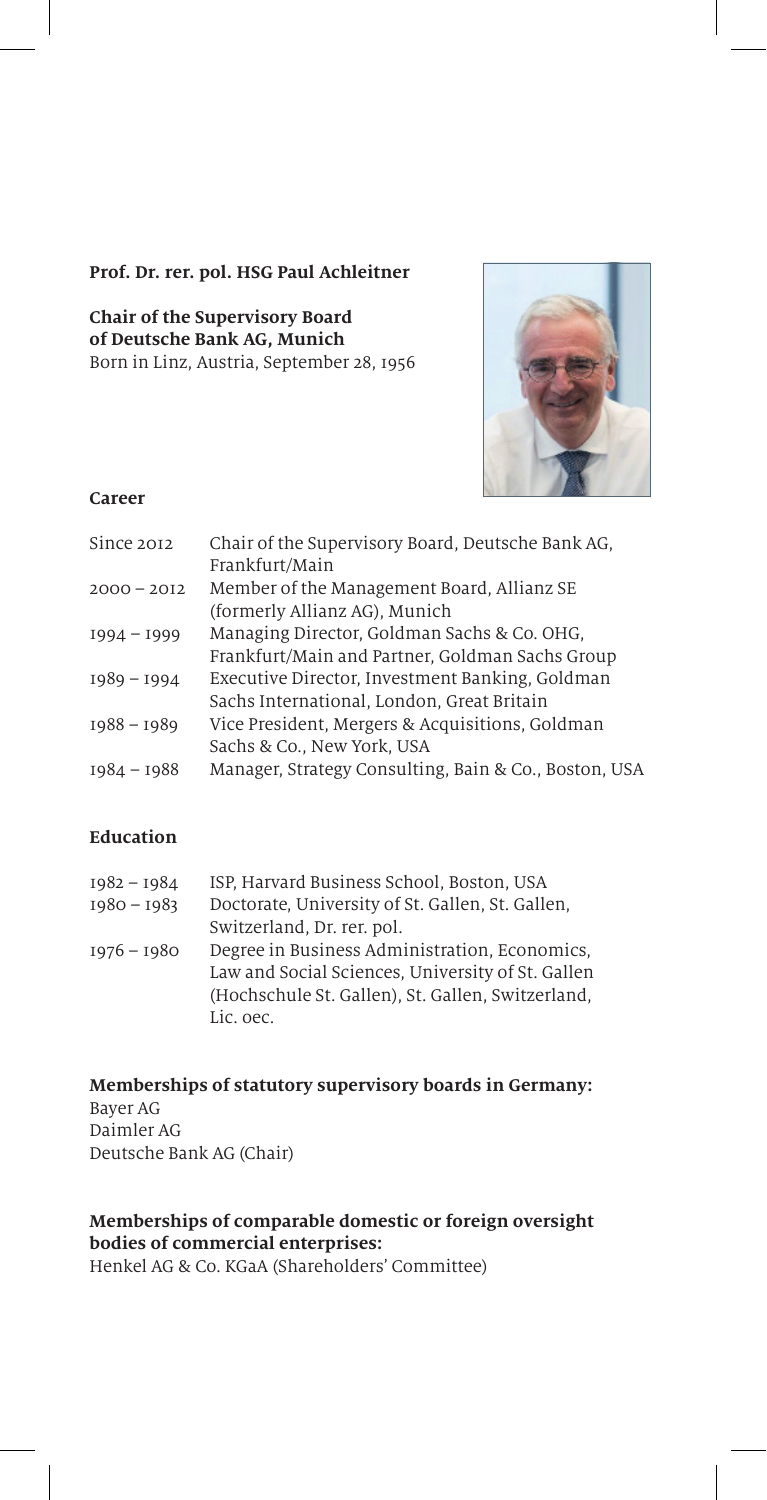#### **Dr. rer. nat. Simone Bagel-Trah**

#### **Private Investor, Düsseldorf** Born in Düsseldorf, January 10, 1969



#### **Career**

| Since 2009    | Chair of the Supervisory Board and of the<br>Shareholders' Committee, Henkel AG & Co. KGaA<br>Chair of the Supervisory Board, Henkel<br>Management AG                          |
|---------------|--------------------------------------------------------------------------------------------------------------------------------------------------------------------------------|
| $2008 - 2009$ | Member of the Supervisory Board and Vice Chair-<br>woman of the Shareholders' Committee, Henkel AG &<br>Co. KGaA, Vice Chair of the Supervisory Board, Henkel<br>Management AG |
| $2005 - 2008$ | Member of the Shareholders' Committee, Henkel KGaA                                                                                                                             |
| $200I - 2005$ | Member of the Supervisory Board, Henkel KGaA                                                                                                                                   |
| Since 2000    | Partner and Managing Director, Antiinfectives Intel-<br>ligence Gesellschaft für klinisch-mikrobiologische<br>Forschung und Kommunikation mbH                                  |
| $1999 - 2001$ | Member of the Supervisory Board, Cognis B.V.                                                                                                                                   |
| $1998 - 2000$ | Independent consultancy work                                                                                                                                                   |
|               | - Project management for Germany's Association of<br>Applied Microbiology                                                                                                      |
|               | - Coordination of industrial projects for the                                                                                                                                  |
|               | Department of Pharmaceutical Microbiology,<br>Bonn University                                                                                                                  |
| $Flu$         |                                                                                                                                                                                |

## **Education**

| Doctorate in Microbiology, University of Bonn     |
|---------------------------------------------------|
| (Rheinische Friedrich-Wilhelms-Universität Bonn). |
| Bonn, doctorate award, Dr. rer. nat.              |
| Degree in Microbiology, University of Bonn        |
| (Rheinische Friedrich-Wilhelms-Universität Bonn). |
| Bonn, Chartered Biologist                         |
|                                                   |

## **Memberships of statutory supervisory boards in Germany:**

Henkel AG & Co. KGaA (Chair) Henkel Management AG (Chair) Bayer AG Heraeus Holding GmbH

# **Memberships of comparable domestic or foreign oversight bodies of commercial enterprises:**

Henkel AG & Co. KGaA (Shareholders' Committee, Chair)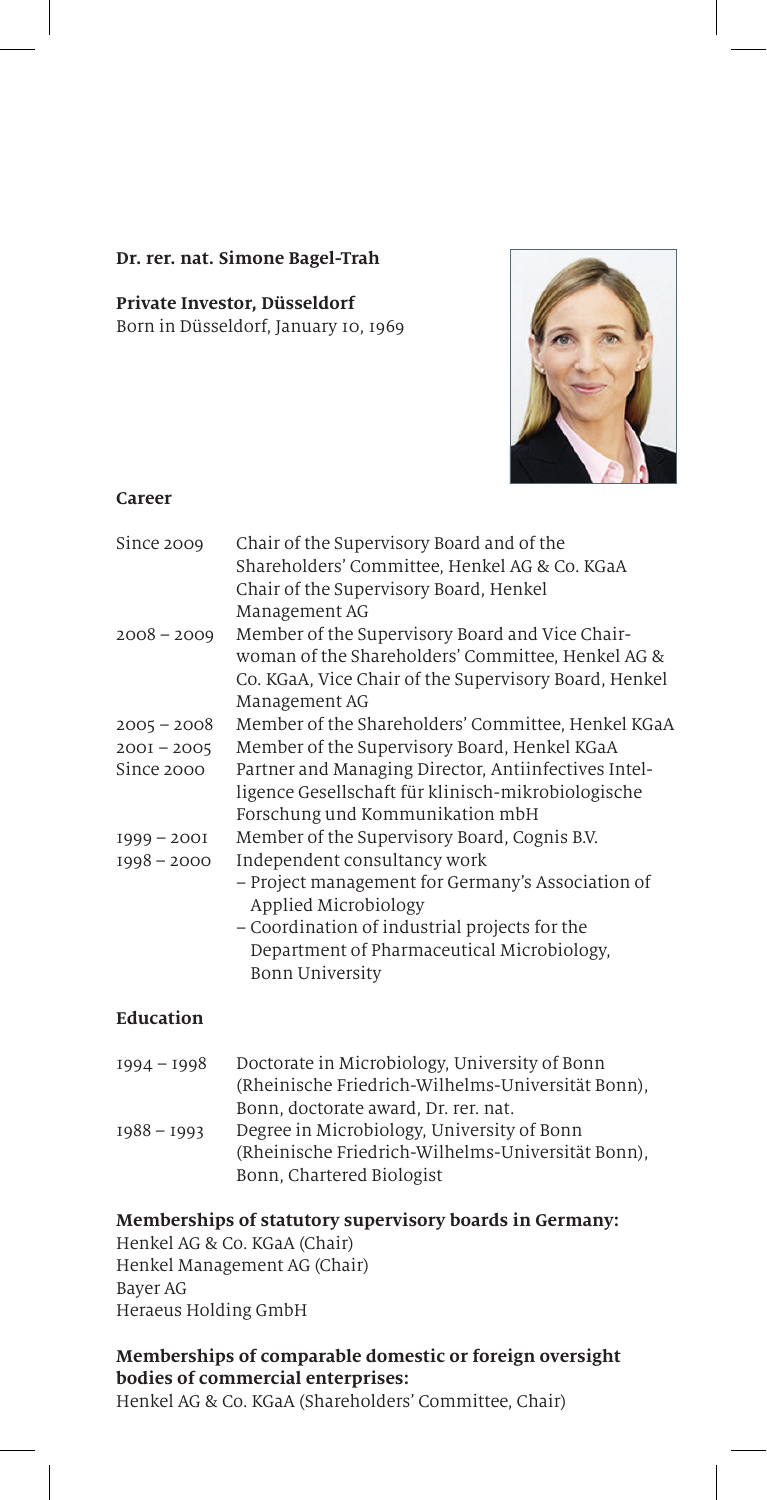#### **Alexander Birken**

**Chair of the Management Board, OTTO Group (GmbH & Co. KG), Hamburg** Born in Hamburg, November 13, 1964



### **Career**

| Since 2017    | Chair of the Management Board, OTTO Group,            |
|---------------|-------------------------------------------------------|
|               | Hamburg                                               |
| $2012 - 2016$ | Member of the Management Board, OTTO Group,           |
|               | Hamburg, Multichannel Distance Selling                |
| $2005 - 2012$ | Member of the Management Board and Executive Vice     |
|               | President Human Resources, Controlling, IT,           |
|               | OTTO Group, Hamburg                                   |
| $2002 - 2004$ | Chief Operating Officer, Spiegel Group, Chicago, USA  |
| $1999 - 2002$ | Head global Group Controlling Affiliates, OTTO Group, |
|               | Hamburg                                               |
| $1998 - 1999$ | Head Group Controlling Affiliates USA and Asia,       |
|               | OTTO Group, Hamburg                                   |
| $1992 - 1997$ | Head Sales Management, OTTO, Hamburg                  |
| $1991 - 1991$ | Controller Sales, OTTO Hamburg                        |
| $1990 - 1991$ | Controller Service, Philips Medical Systems, Hamburg  |
|               |                                                       |

### **Education**

1987 – 1990 Degree in Business Administration, Economic Academy of Hamburg (Wirtschaftsakademie Hamburg), Hamburg, Betriebswirt

**Memberships of statutory supervisory boards in Germany:** OTTO Group: Hermes Europe GmbH

# **Memberships of comparable domestic or foreign oversight bodies of commercial enterprises:**

C&A AG, Switzerland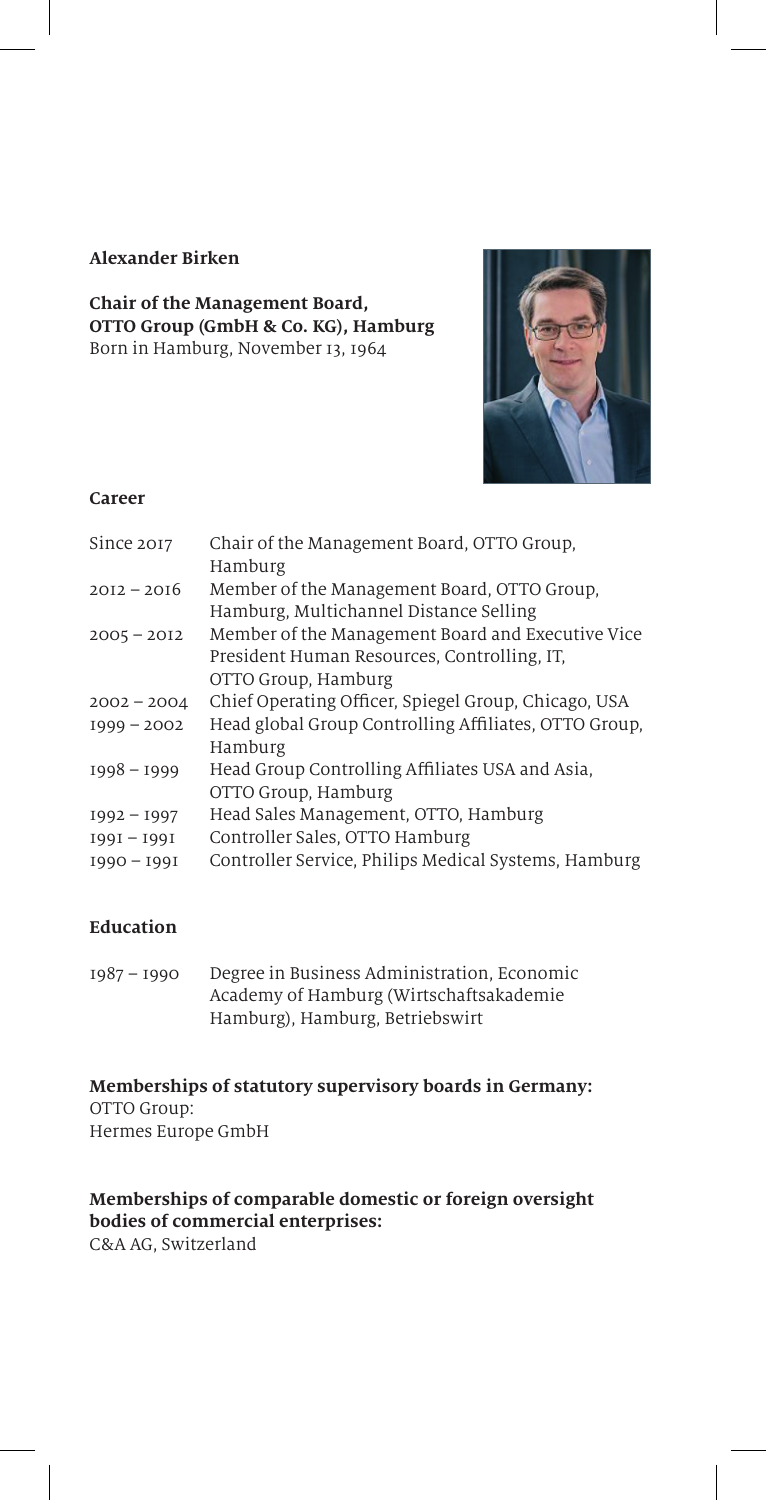## **Johann-Christoph Frey**

### **Private Investor, Klosters (Switzerland)** Born in Düsseldorf, November 26, 1955



### **Career**

| Private Investor                                   |
|----------------------------------------------------|
| Assistant to the Executive Board, Plaza & Janés,   |
| Barcelona, Spain                                   |
| Marketing Manager, Henkel Austria, Vienna, Austria |
|                                                    |

# **Education**

| $1981 - 1983$ | MBA, IESE, Barcelona, Spain                      |
|---------------|--------------------------------------------------|
| 1974 - 1980   | Degree in Business Administration. University of |
|               | Münster (Westfälische Wilhelms-Universität Müns- |
|               | ter), Münster, Diplom-Kaufmann (MBA)             |

**Memberships of statutory supervisory boards in Germany:** None

## **Memberships of comparable domestic or foreign oversight bodies of commercial enterprises:**

Henkel AG & Co. KGaA (Shareholders' Committee) Antai Venture Builder S.L., Spain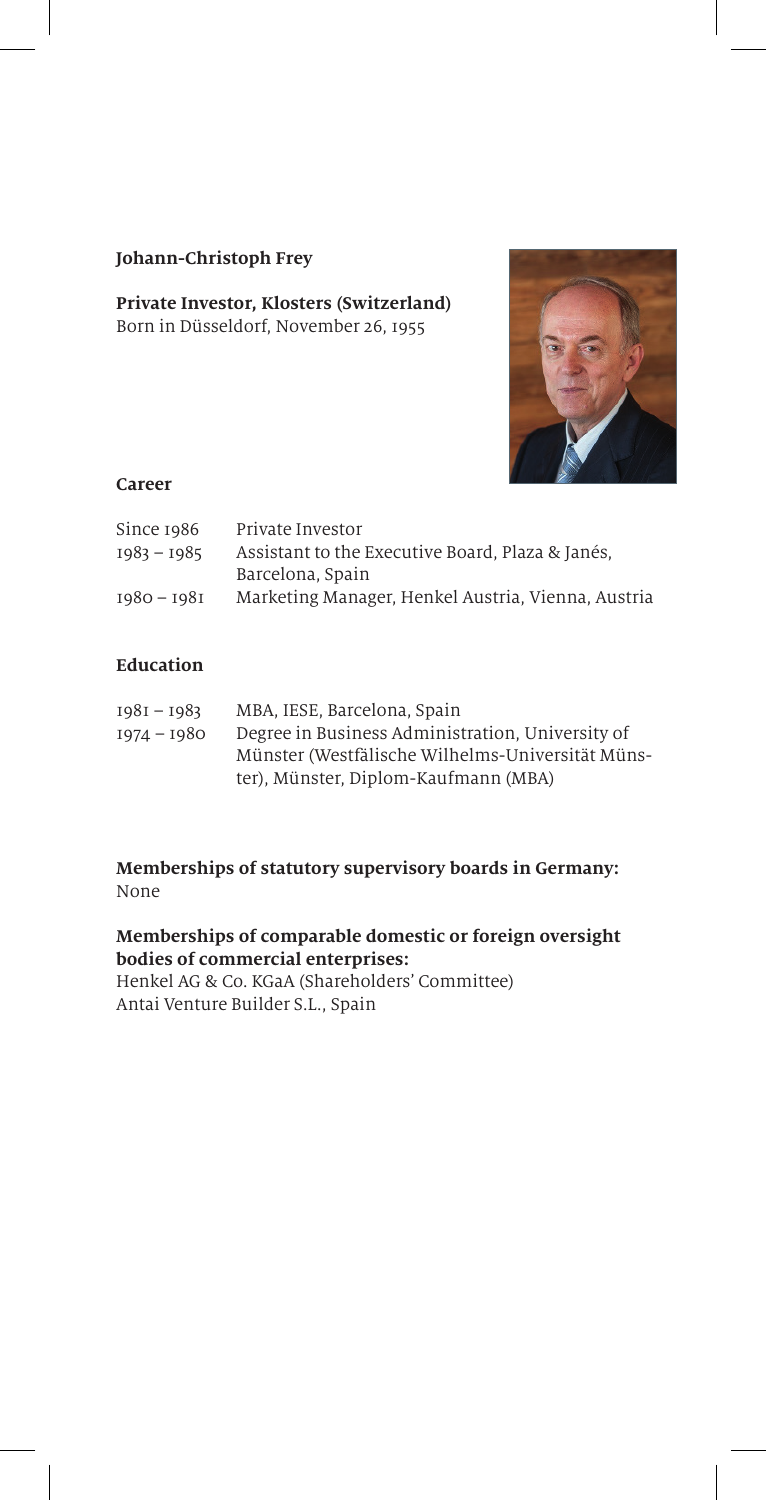### **Dr. rer. pol. h.c. Christoph Henkel**

**Private Investor, London (Great Britain)** Born in Düsseldorf, February 11, 1958



### **Career**

| Founding Partner of Canyon Equity LLC, Larkspur, |
|--------------------------------------------------|
| California, USA                                  |
| Vice Chairman of the Shareholders' Committee,    |
| Henkel AG & Co. KGaA, Düsseldorf                 |
| Entrepreneur and Private Investor                |
| Management positions, Henkel Group,              |
| Austria and USA                                  |
| Marketing management positions, Nestlé SA,       |
| Switzerland and USA                              |
| Account management positions,                    |
| The Marschalk Company, New York, USA             |
|                                                  |

# **Education**

| $1978 - 1980$ | Degree studies at Boston University, Massachusetts, |
|---------------|-----------------------------------------------------|
|               | USA                                                 |
| $1976 - 1978$ | Apprenticeship as Wholesale and Export Manager.     |
|               | Klöckner Chemicals                                  |

#### **Memberships of statutory supervisory boards in Germany:** None

**Memberships of comparable domestic or foreign oversight bodies of commercial enterprises:**  Henkel AG & Co. KGaA (Shareholders' Committee)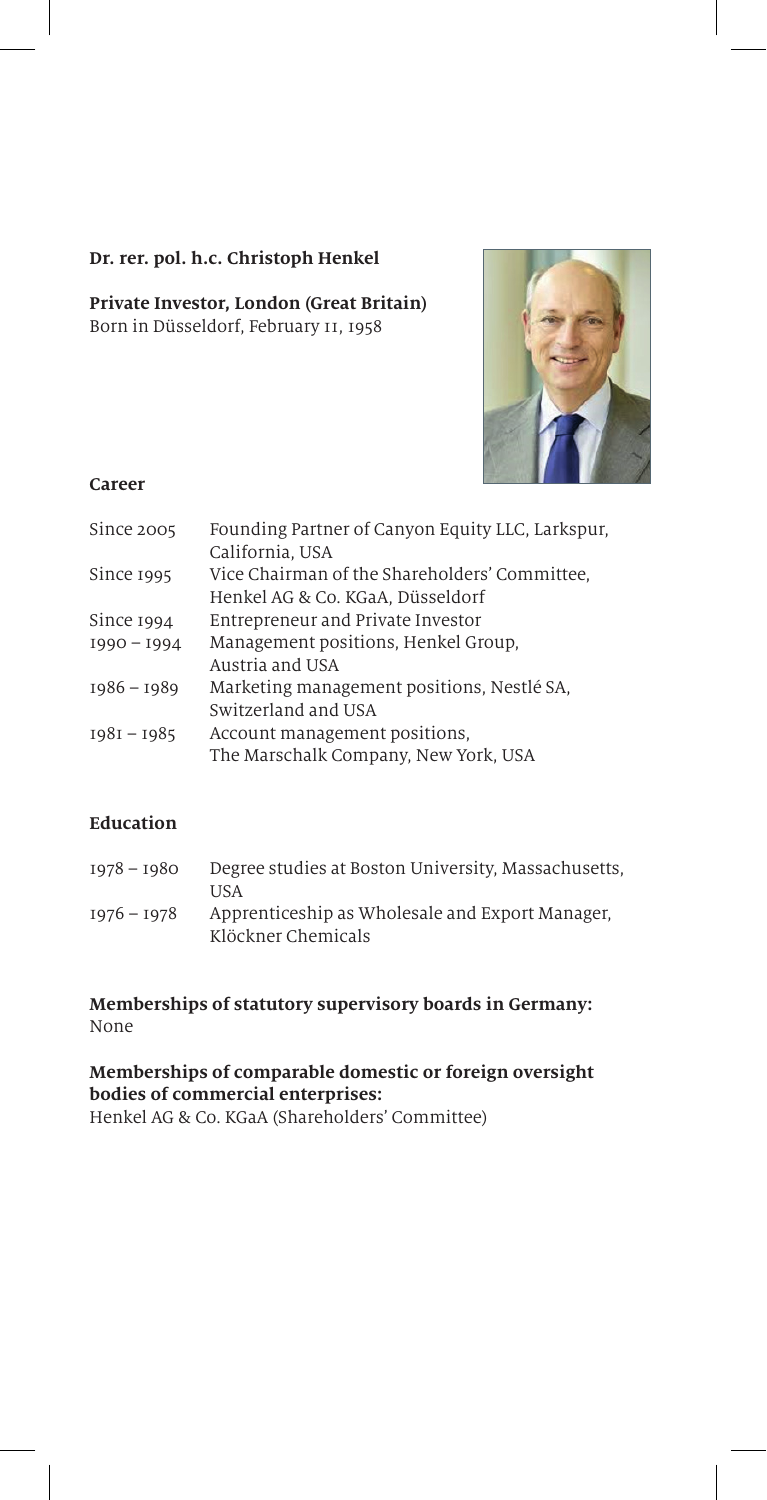### **Dr. rer. 0ec. Christoph Kneip**

# **Tax Advisor, Düsseldorf**

Born in Völklingen, February 8, 1962



### **Career**

| Since 2016    | Partner, Business Unit Head Tax Advice, Warth & Klein |
|---------------|-------------------------------------------------------|
|               | Grant Thornton AG. Düsseldorf                         |
| $1992 - 2016$ | Partner, lastly Head Family Businesses, KPMG AG,      |
|               | Düsseldorf                                            |

# **Education**

| 1995<br>$1987 - 1992$ | Tax advisor<br>Research Associate, Institute for Business Taxation,<br>Saarland University (Universität des Saarlandes),                                                     |
|-----------------------|------------------------------------------------------------------------------------------------------------------------------------------------------------------------------|
|                       | Saarbrücken, doctorate award, Dr. rer. oec.                                                                                                                                  |
| $1982 - 1987$         | Degree in Business Administration, Saarland<br>University (Universität des Saarlandes), Saarbrücken,<br>and University of Michigan, Ann Arbor, USA,<br>Diplom-Kaufmann (MBA) |

**Memberships of statutory supervisory boards in Germany:** Rheinische Bodenverwaltung AG

## **Memberships of comparable domestic or foreign oversight bodies of commercial enterprises:**

Arenberg Schleiden GmbH Arenberg Recklinghausen GmbH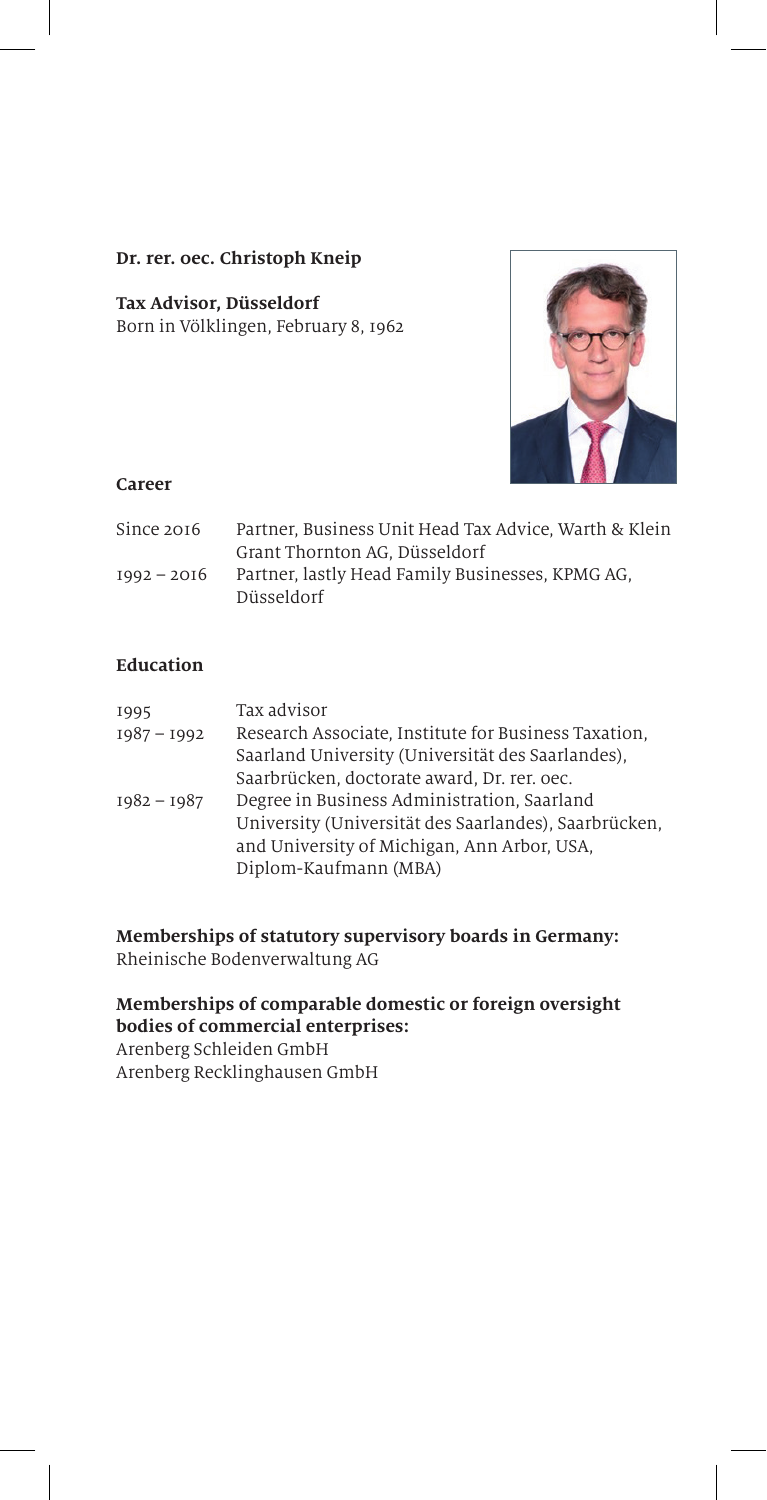#### **Prof. Dr. rer. pol. Ulrich Lehner**

**Former Chair of the Management Board of Henkel KGaA, Düsseldorf** Born in Düsseldorf, May 1, 1946



#### **Career**

| $2000 - 2008$ | Chair of the Management Board, Henkel KGaA,                     |
|---------------|-----------------------------------------------------------------|
|               | Düsseldorf                                                      |
| $1995 - 1999$ | Member of the Management Board and Executive Vice               |
|               | President Finance/Logistics, Henkel KGaA, Düsseldorf            |
| $1991 - 1994$ | President Asia Pacific, Henkel Asia Pacific, Hong Kong          |
| $1987 - 1990$ | Member of the Board of Directors, Director of Finance/          |
|               | Controlling, Henkel KGaA, Düsseldorf                            |
| 1986          | Head of Controlling/Accounting/Taxation Affairs,                |
|               | Henkel KGaA, Düsseldorf                                         |
| $1983 - 1985$ | Corporate Controlling Department, Friedrich Krupp               |
|               | GmbH. Essen                                                     |
| $1981 - 1982$ | Corporate Accounts/Taxation Affairs, Henkel KGaA,<br>Düsseldorf |
|               |                                                                 |

## **Education**

| Tax advisor, auditor                                 |
|------------------------------------------------------|
| Doctorate award, Dr. rer. pol.                       |
| Award of Chartered Industrial Engineer and Chartered |
| Mechanical Engineer Degrees                          |
| Degrees in Industrial and Mechanical Engineering.    |
| Technical University of Darmstadt                    |
| (Technische Universität Darmstadt), Darmstadt        |
|                                                      |

**Memberships of statutory supervisory boards in Germany:** Deutsche Telekom AG (Chair) Porsche Automobil Holding SE

# **Memberships of comparable domestic or foreign oversight bodies of commercial enterprises:**

Henkel AG & Co. KGaA (Shareholders' Committee)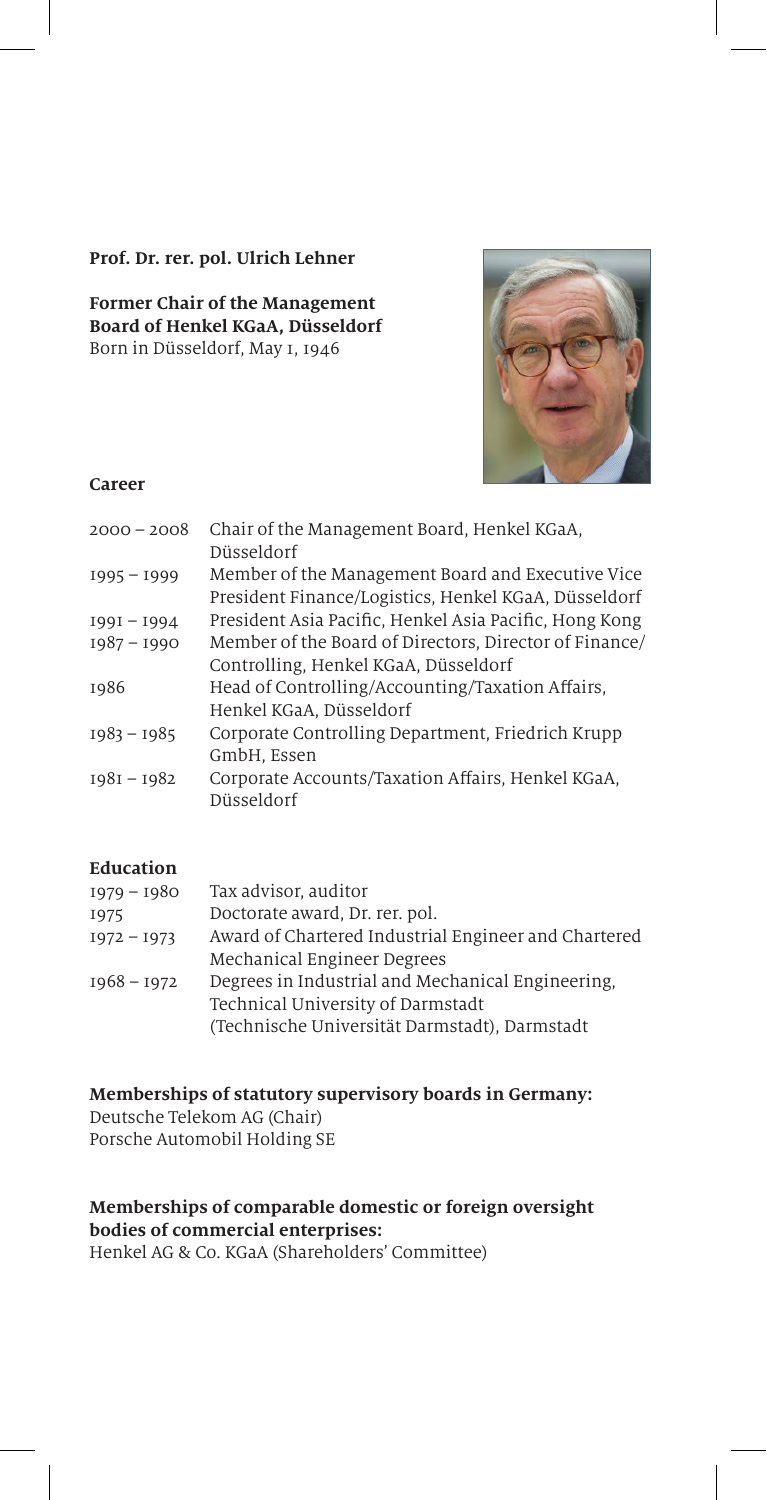#### **Dr.-Ing. Dr.-Ing. E.h. Norbert Reithofer**

**Chair of the Supervisory Board of Bayerische Motoren Werke AG (BMW), Munich** Born in Penzberg, May 29, 1956



#### **Career**

| Since 2015    | Chair of the Supervisory Board, BMW AG, Munich      |
|---------------|-----------------------------------------------------|
| $2006 - 2015$ | Chair of the Management Board, BMW AG, Munich       |
| $2000 - 2006$ | Member of the Management Board and Executive Vice   |
|               | President Production, BMW AG, Munich                |
| $1997 - 2000$ | President, BMW Manufacturing Corporation, South     |
|               | Carolina. USA                                       |
| $1994 - 1997$ | Technical Director, BMW South Africa                |
| $1991 - 1994$ | Head of Body Shell Production, BMW AG, Munich       |
| $1989 - 1991$ | Head of Control Systems and Production Data         |
|               | Processing, BMW AG, Munich                          |
| 1987          | Joined BMW AG, Head of Maintenance Scheduling,      |
|               | Munich                                              |
| $1984 - 1987$ | Research Associate, Technical University of Munich  |
|               | (Technische Universität München), Munich, Institute |
|               | for Machine Tools and Industrial Management         |
|               |                                                     |

# **Education**

| 1987          | Doctorate award, Dr.-Ing.                            |
|---------------|------------------------------------------------------|
| $1978 - 1983$ | Degree in Production Engineering and Industrial      |
|               | Management, Technical University of Munich           |
|               | (Technische Universität München), Munich,            |
|               | Chartered Production Engineer                        |
| $1974 - 1978$ | Degree in General Mechanical Engineering, University |
|               | of Applied Science Munich (Fachhochschule            |
|               | München), Munich, Chartered Mechanical Engineer      |

### **Memberships of statutory supervisory boards in Germany:**

Bayerische Motoren Werke AG (Chair) Siemens AG

# **Memberships of comparable domestic or foreign oversight bodies of commercial enterprises:**

Henkel AG & Co. KGaA (Shareholders' Committee)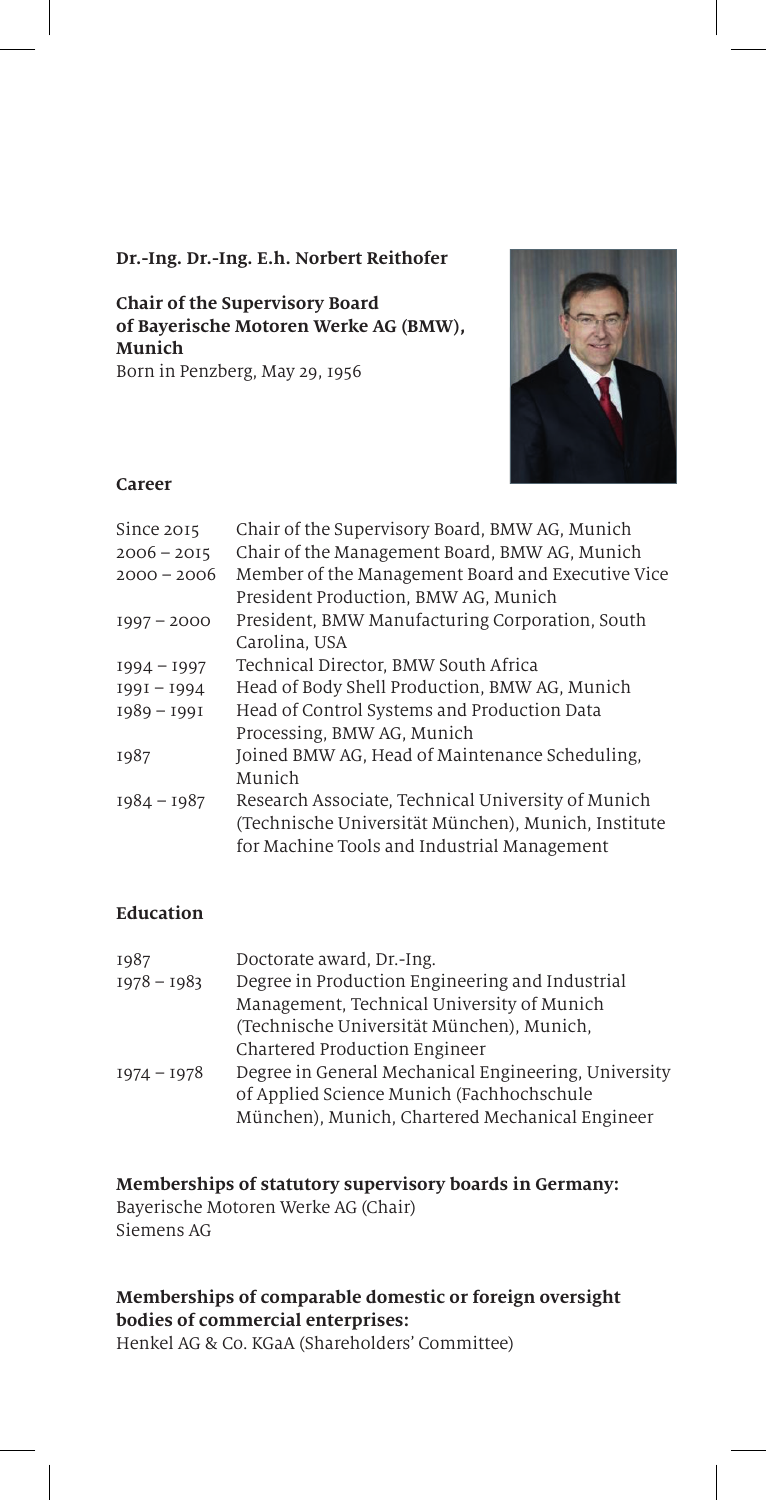### **Konstantin von Unger**

### **Managing Partner CKA Capital Ltd., London (Great Britain)** Born in Düsseldorf, September 5, 1966



### **Career**

| Since 2016    | Co-founder and Managing Partner, CKA Capital Ltd.,<br>London, Great Britain, investor in technology<br>companies |
|---------------|------------------------------------------------------------------------------------------------------------------|
| $200I - 20I6$ | Co-founder and Partner, Quarton International AG,                                                                |
|               | London, Great Britain, European M&A                                                                              |
| $1998 - 2000$ | Senior Vice President & Co-founder, Sportal Ltd.,                                                                |
|               | London, Great Britain                                                                                            |
| $1997 - 1998$ | Country Manager Germany & Business Development,                                                                  |
|               | Excite Inc., London, Great Britain                                                                               |
| 1994          | Home Care Products Marketing, Henkel Ibérica,                                                                    |
|               | Barcelona, Spain                                                                                                 |

# **Education**

| $1994 - 1996$ | MBA London Business School, London, Great Britain |
|---------------|---------------------------------------------------|
| $1988 - 1991$ | Double BA Economics & Organizational Behavior     |
|               | (Honors), Brown University, Rhode Island, USA     |

#### **Memberships of statutory supervisory boards in Germany:** Henkel Management AG

#### **Memberships of comparable domestic or foreign oversight bodies of commercial enterprises:** Henkel AG & Co. KGaA (Shareholders' Committee)